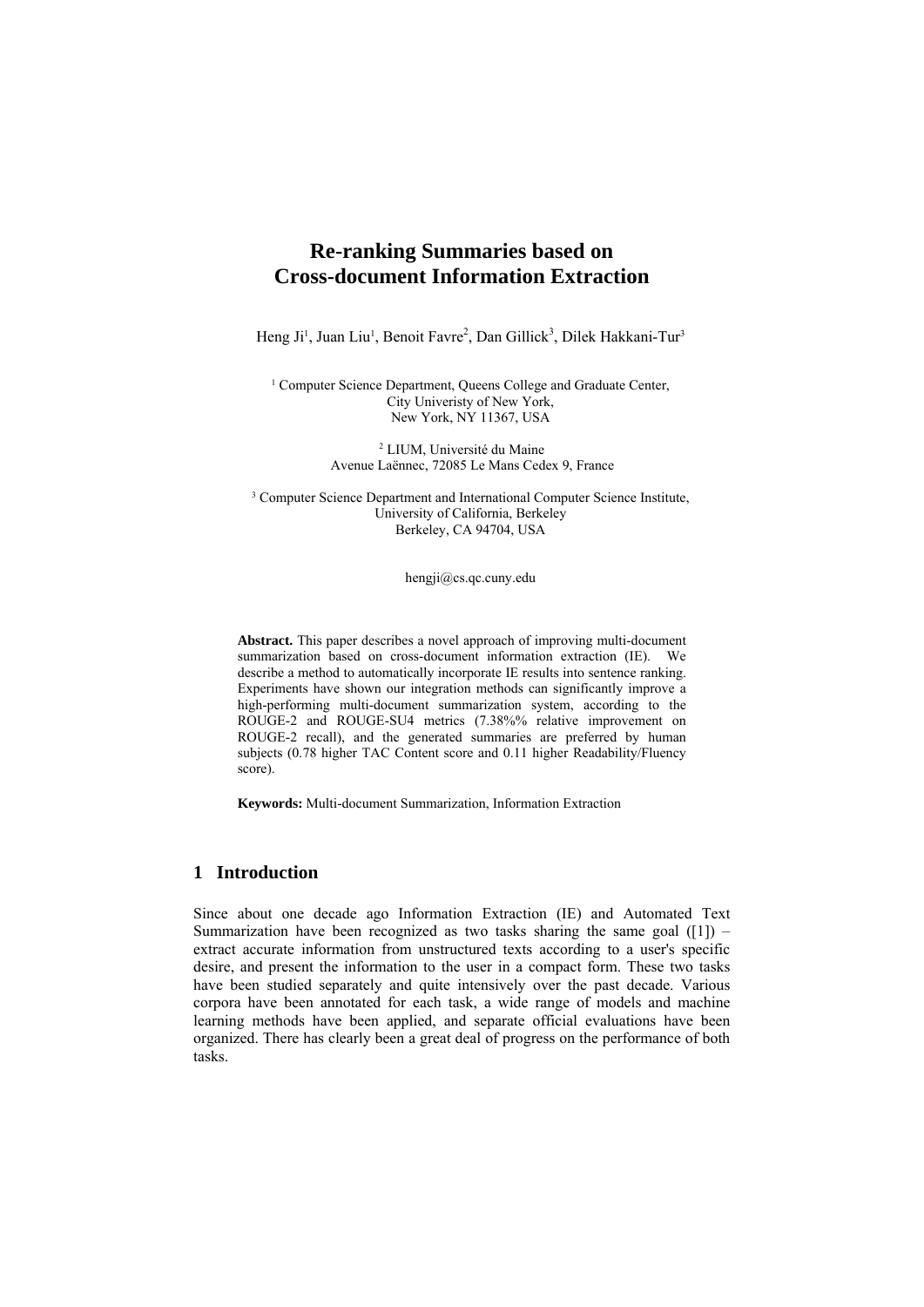Because a significant percentage of queries in the summarization task involve facts (entities, relations and events), it is beneficial to exploit results extracted by IE techniques in automatic summarization. Some earlier work (e.g. [2], [3]) used Message Understanding Conference (MUC) ([4]) IE to generate or improve summaries. The IE task has progressed from MUC-style single template extraction to the more comprehensive Automatic Content Extraction (ACE) that targets at more fine-grained types of facts. The IE methods have also been advanced from singledocument IE to cross-document dynamic event chain extraction (e.g. [5]) and static attribute extraction ([9]). In addition, a lot of current IE systems couple supervised learning techniques with traditional pattern matching approaches, which enable them to produce reliable confidence values (e.g. [5]). Therefore a summarization process can have more flexibility to choose using IE results or the original sentences ([6]). Based on the above reasons we feel the time is now ripe to explore some novel methods to marry these two tasks again and raise summarization to a higher level of performance.

From a collection of documents for a specific query, we extract facts in both queries and the documents. We use a high-performing multi-document extractive summarizer as our baseline, and tightly integrate IE results into its sentence ranking and compression. Experiment results show this integration method can achieve significant improvement on both standard summarization metrics and human judgement.

# **2 Task and Baseline System**

#### **2.1 TAC Summarization Task**

The summarization task we are addressing is that of the NIST Text Analysis Conference (TAC) multi-document summarization evaluation ([7]). This task involves generating fixed-length summaries from 10 newswire documents, each on a given query including a specific topic. For example, given a query "Judge Joan Lefkow's Family Murdered/Describe the murders of Judge Joan Lefkow's husband and mother, and the subsequent investigation. Include details about any evidence, witnesses, suspects and motives." and 10 documents, a summarization system is required to generate a summary about specific entities ("Judge Joan Lefkow"), relations ("family") and events ("murder" and "investigation").

#### **2.2 Baseline Summarization System**

We apply a top-performing TAC summarization system ([8]) as our baseline. In this model, a summary is the set of sentences that best covers the relevant concepts in the document set, where concepts are simply word bigrams valued by their document frequency. The concepts with low-frequency or stop-words are filtered. The value of a sentence is the sum of the concept values it contains. The goal of summarization is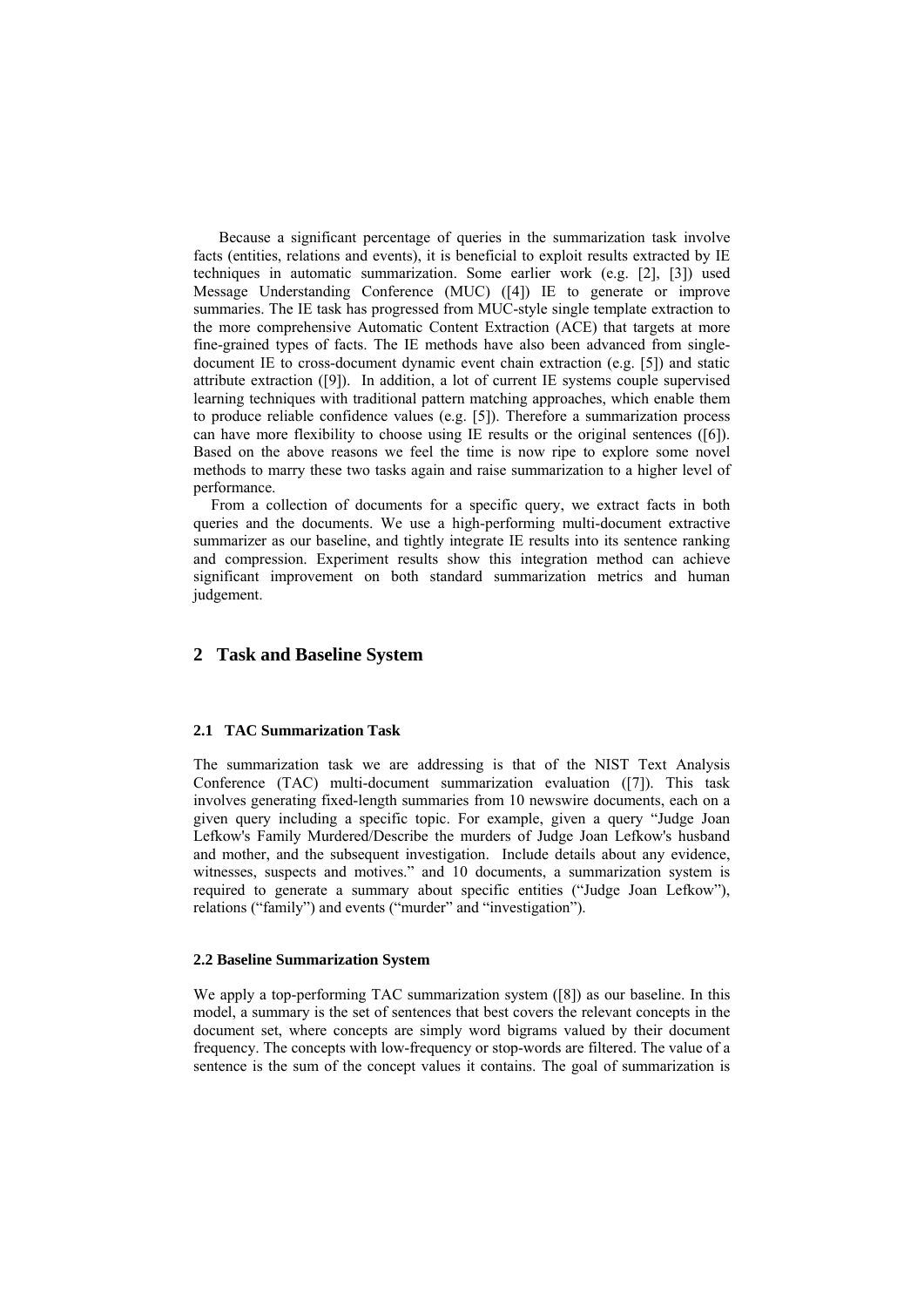modeled in a way to find the collection with maximum value, subject to a length constraint. This problem is solved efficiently with an integer linear programming (ILP) solver. A sentence compression component is used to post-process candidate sentences. The compression step consists of dependency tree trimming using highconfidence semantic role labeling decisions. Non-mandatory temporal and manner arguments are removed and indirect discourse is reformulated in direct form.

# **3 Cross-document IE Annotation**

We apply a state-of-the-art English cross-document IE system ([6], [9]) to extract facts from the input documents. This system was developed for the NIST Automatic Content Extraction Program (ACE 2005)<sup>1</sup> and TAC KBP 2010 Program<sup>2</sup>.

 ACE2005 defined 7 types of entities, 18 types of relations and 33 distinct types of relatively 'dynamic' events. KBP2010 defined 42 types of relatively 'static' slots (e.g. "*Ruth D. Masters is the wife of Hyman G. Rickover*" indicates that the "*per:spouse*" slot for person "*Hyman G. Rickover*" is "*Ruth D. Masters* ").

The IE pipeline includes name tagging, nominal mention tagging, coreference resolution, time expression extraction and normalization, relation extraction and event extraction. Names are identified and classified using an HMM-based name tagger. Nominals are identified using a maximum entropy-based chunker and then semantically classified using statistics from the ACE training corpora. Relation extraction and event extraction are also based on maximum entropy models, incorporating diverse lexical, syntactic, semantic and ontological knowledge. At the end an event coreference resolution component is applied to link coreferential events, based on a pairwise maximum entropy model with linguistic attributes and a graphcut clustering model. Then an event tracking component is applied to identify important entities which are frequently involved in events as 'centroid entities'; link and order the events centered around each centroid entity on a time line.

Our slot filling system includes a bottom-up pattern matching pipeline and a topdown question answering pipeline, with several novel enhancements including statistical answer re-ranking and Markov Logic Networks (MLN) based cross-slot reasoning. From both extraction systems confidence values are produced on various levels: name identification and classification, relation and event labeling and corresponding argument identification and classification.

 Based on the assumption that the documents for a given query are topically related, we apply the extraction methods to the each 'super-document' that includes the query and the related documents. As a result we can obtain a knowledge base including entities, relations, events, event chains and coreference links between the query and documents.

 This method can be considered as a combination of query expansion and fact retrieval. We not only obtain a 'profile' (potential fact categories) for the query so that

 <sup>1</sup> http://www.nist.gov/speech/tests/ace/

<sup>2</sup> http://nlp.cs.qc.cuny.edu/kbp/2010/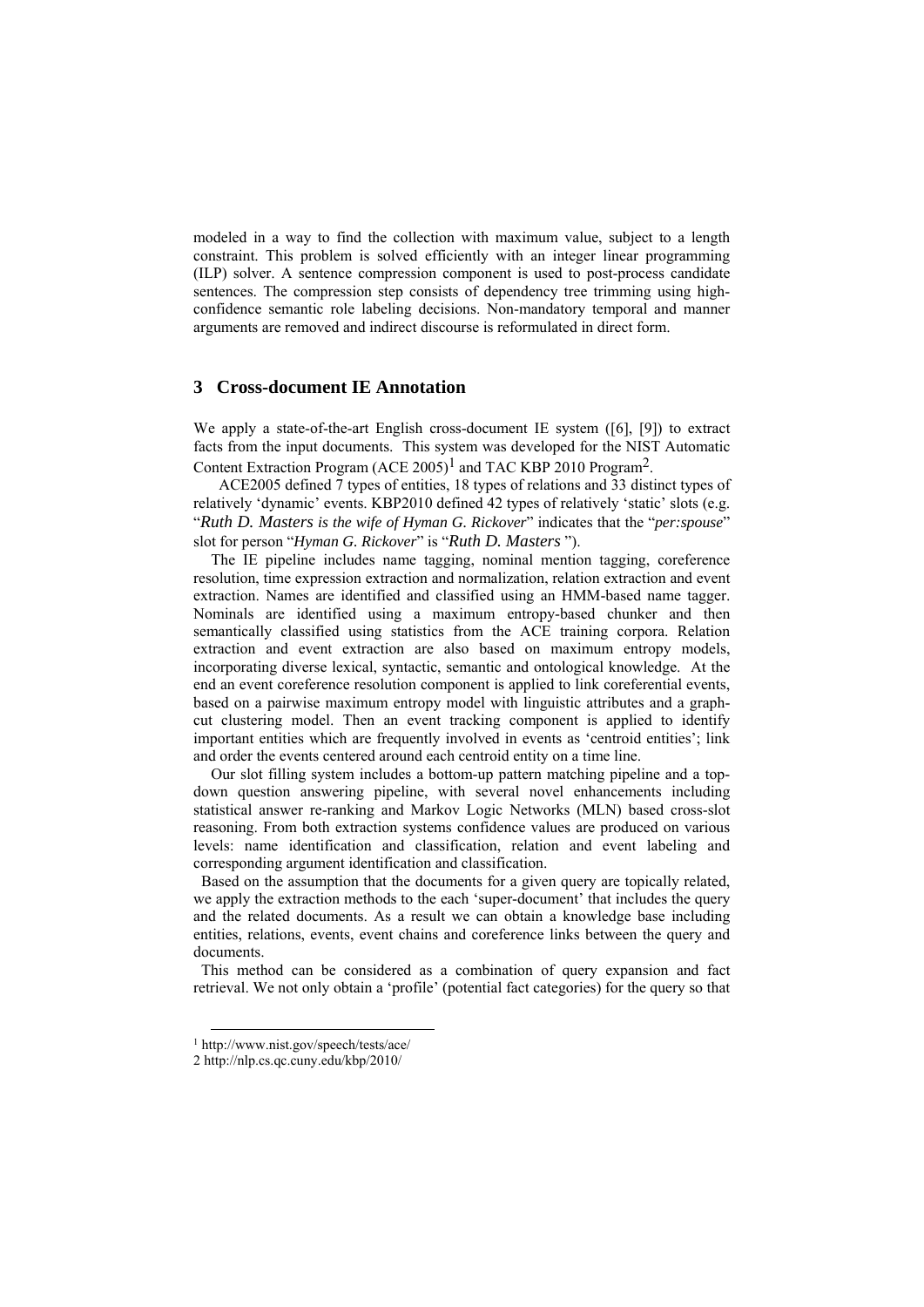we can design corresponding templates for abstractive summarization, but also assign weights to sentences including these specific categories of facts.

# **4 Motivation of Using IE for Summarization**

Using the combination of fact types in ACE and KBP, we can cover rich information in news articles. For example, among the 92 TAC queries, 28 queries include explicit ACE events and their corresponding input documents include 2739 event instances. Some queries include specific events such as "*Provide details of the attacks on Egypt's Sinai Penninsula resorts targetting Israeli tourists.*", while others only inquire about a general series of events: "*Describe the views and activities of John C. Yoo.*"

 Previous work has extensively focused on using entity extraction to improve summarization, so we only present some concrete examples of using relations and events to improve summarization quality as follows.

### **4.1 Relations/Events Can Push Up Relevant Sentences**

Traditional sentence ranking methods in summarization used key word matching, and the knowledge acquisition bottleneck still remains due to sparse data. In other words, the training data for similarity matching may not be available for each test instance.

 In order to learn a more robust sentence ranker, the method of matching query and sentences should go beyond lexical and syntactic level in order to capture semantic structures. A lot of current extractive summarizers use semantic relations in WordNet  $([10])$ . This approach has two main limitations:  $(1)$  It cannot address broader semantic relatedness; (2). It cannot address the semantic relations between two words with different part-of-speech tags. Semantic relation and event classification can provide a more flexible matching framework. Our basic intuition is that a sentence should receive a high rank if it involves many relations and events specified in the query, regardless of the different word forms to indicate such relations and events. For example, for the following query and sentences with high ranks:

#### **[Query**]

*London Subway Bombing/Describe the July 7, 2005 bombings in London, England and the events, casualties and investigation resulting from the attack.* 

#### [*High-Rank Sentence 1*]

*The attacks, the deadliest ever carried out on London in peacetime, coincided with a summit of the Group of Eight in Gleneagles, Scotland.* 

#### [*High-Rank Sentence 2*]

*A group called Secret al-Qaida Jihad Organization in Europe claimed responsibility, saying the attacks were undertaken to avenge British involvement in the wars in Afghanistan and Iraq.*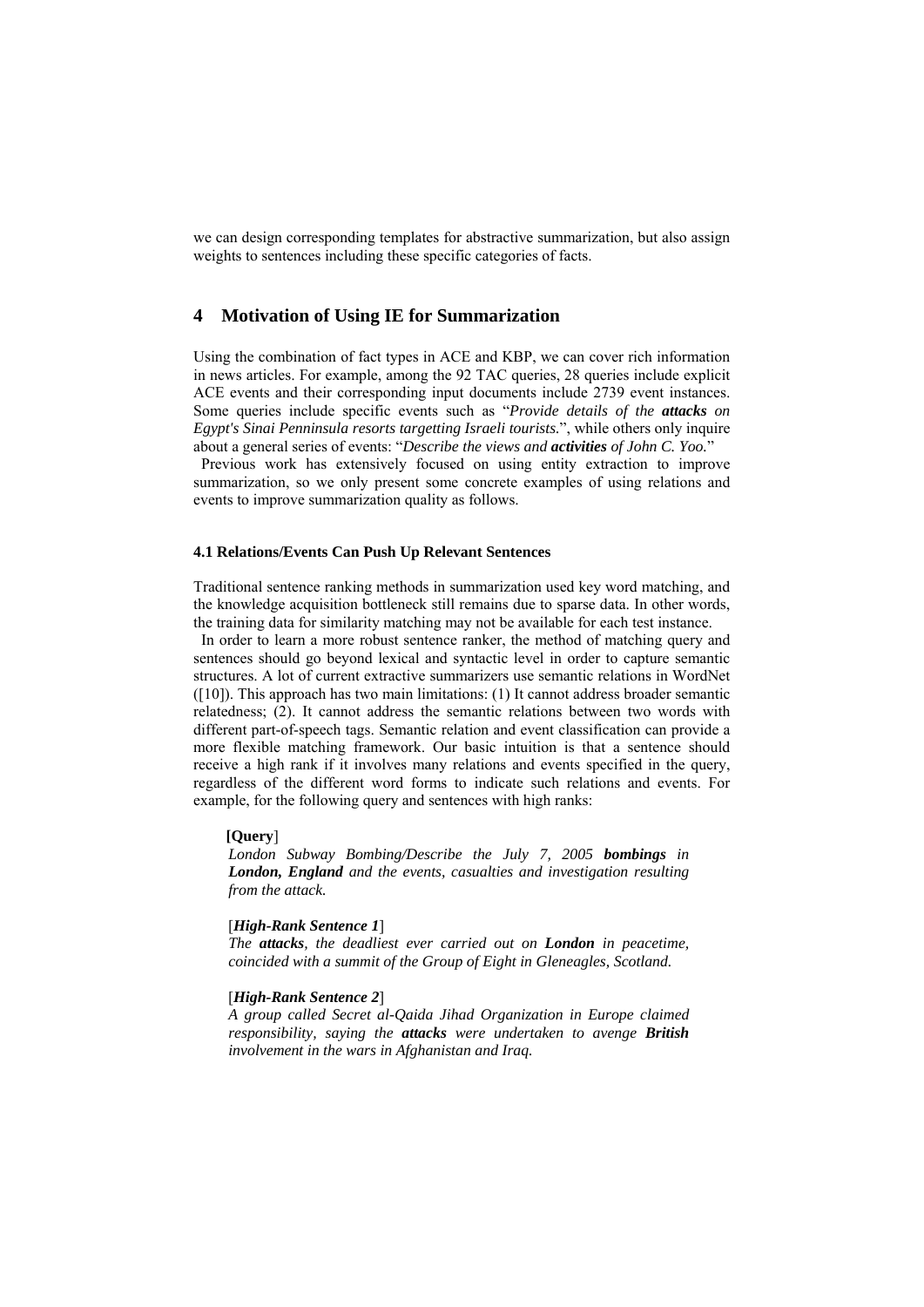[*High-Rank Sentence 3*]

*The bomb exploded in the lead car moments after the train pulled out of the King's Cross station, blowing apart the car and making it impossible to reach the dead and injured from the rear.* 

In sentences 1 and 2, the baseline summarizer is not able to detect "*attacks*" as the same events as "*bombings*" because they have different lexical forms. The event extraction component, however, predicts "*conflict-attack*" events and labels "*London/British*" as "*place*" arguments in both sentences. This provides us much stronger confidence in increasing the ranks of sentence 1 and 2.

Furthermore, even if the event triggers in sentence 3 "*bomb*" can be matched with "*bombings*" in the query, the baseline summarizer assigns a low weight to sentence 3 because it cannot detect the "located-in" relation between "*King's Cross station*" and "*London*". But the relation extraction component can successfully identify this "*PHYS/Located*" relation from another sentence in the same document set: "*The subway tunnel between King's Cross and Russell Square is one of several "deep tubes" bored through London's bedrock and clay more than a century ago*".

### **4.2 Relations/Events Can Push Down Irrelevant Sentences**

On the other hand, relations and events can filter some irrelevant sentences by deep semantic structure analysis. For example,

#### **[Query**]

*Judge Joan Lefkow's Family Murdered / Describe the murders of Judge Joan Lefkow's husband and mother, and the subsequent investigation. Include details about any evidence, witnesses, suspects and motives.* 

### [*Low-Rank Sentence 4*]

*They remembered that he would sometimes show up at the federal courthouse to take his wife, U. S. District Judge Joan Humphrey Lefkow, to lunch and brought her flowers.* 

The baseline summarizer mistakenly assigns a high rank to sentence 4 because it involves a name "*Joan Humphrey Lefkow*" specified in the query, and "*wife*" can be recognized to match "*husband*" by semantic clusters. However, event extraction can be used to successfully push down this sentence because it does not include any "Conflict-attack (murder)" events.

### **4.3 Event Coreference Can Remove Redundancy**

What we have presented in section 4.1 and 4.2 is advancing summaries in terms of their *Content* quality. Another central track of summarization research is the issue of *readability* – especially how to remove redundancy existing in summaries from multiple documents.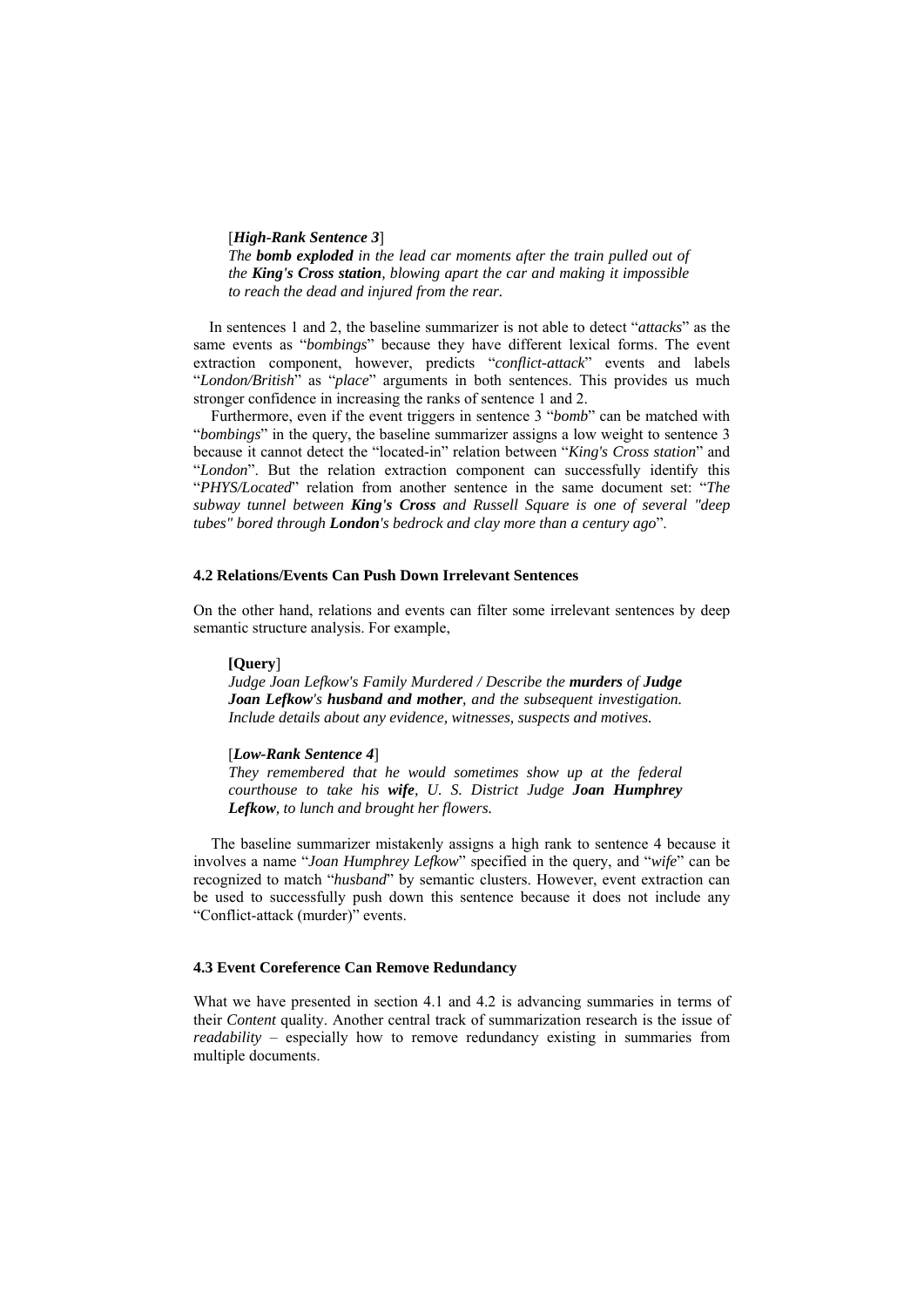In this paper we propose an approach of using event coreference resolution to reach this goal. Compared to similarity computation methods based on lexical features, our method can detect similar pairs of sentences even if they use completely different expressions. For example, we can fuse the following sentences because they include coreferential "*Conflict-attack*" event instances = Both include indicative words "*blasts/bombings*" and involve "London" as their place arguments:

[*Sentence 5*] *It was the deadliest of the four bomb blasts in London last week.* 

[*Sentence 6*] *The bus explosion was one of four co-ordinated bombings, the others on London Underground subway trains.* 

 It is challenging for the baseline summarizer to detect this sentence pair because most words don't overlap.

### **6 IE-Integrated Summarization**

IE provides an effective way of modeling the central information described in the source documents. This model consists of entities, relations and events involving these entities. Even if this model described perfectly such information, it does not tell us what subset of this model should appear in a summary.

 The first question we have to tackle is "What is most relevant in IE output?" A baseline estimation method would be to look at the frequency of IE elements in the input and ensure that frequently described events appear in the summary. Another approach would be to build a graph of IE elements, and perform a random walk of this graph to weigh the most relevant nodes. However, both approaches do not account for three factors: relevance prior, coverage and confidence of the extraction.

 Another question is "How can we incorporate IE-derived model in a summarization system?" Only considering extractive summarization, approaches vary from scoring sentences directly with supervised or unsupervised relevance assessments, to scoring sub-sentence units and finding best covering sentences. Under those models, IE can be integrated as an extra set of features to characterize either sentences or subsentence units. For the purpose of this work, we focus on a simple linear model to blend sentence-level IE scores and a baseline summarizer.

#### **6.1 Approach Overview**

Figure 1 depicts the general procedure of our approach to integrate IE results into our baseline summarizer.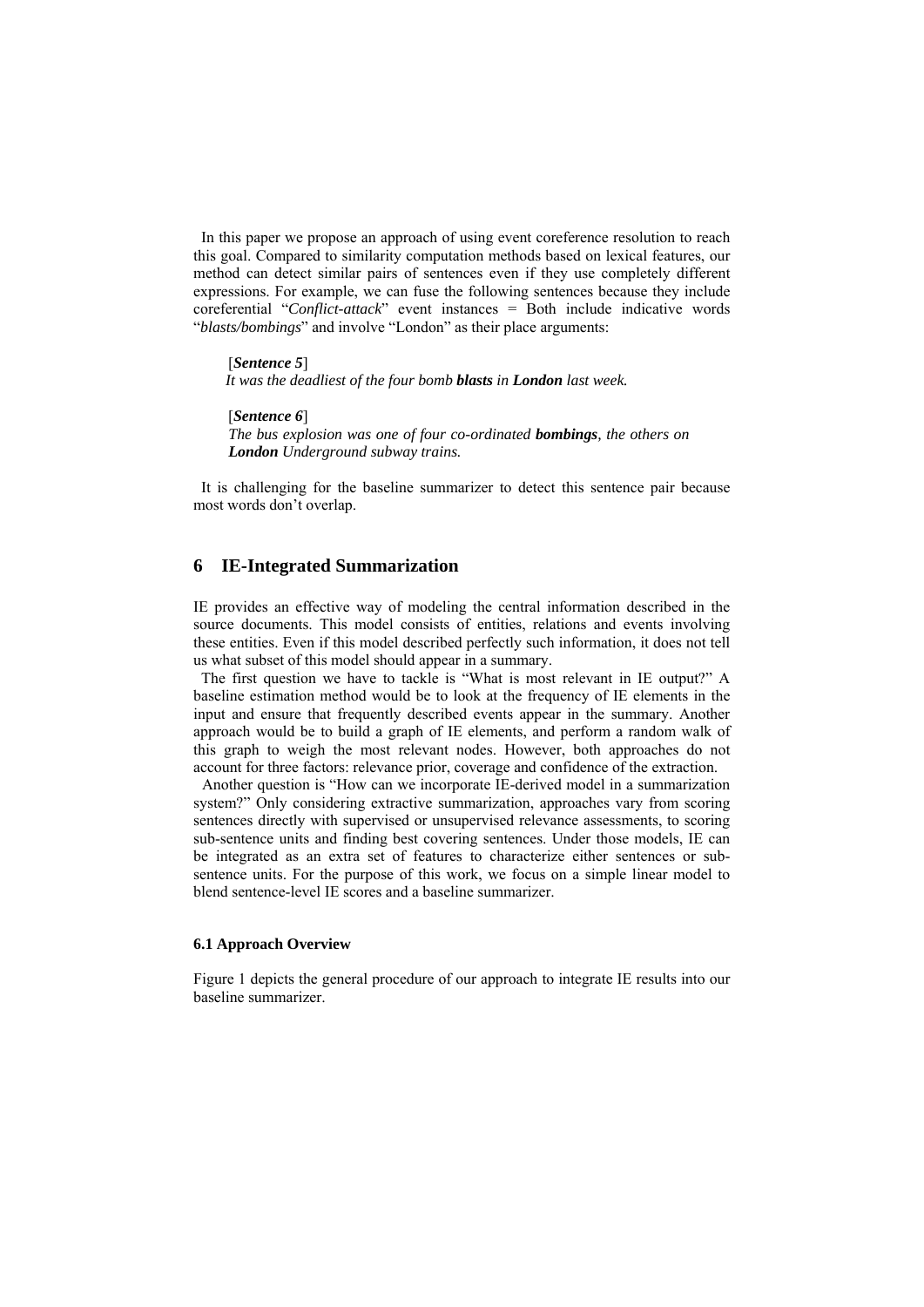

Figure 1. Pipeline of Integrating IE into Summarization

### **6.2 IE-based Re-Ranking and Redundancy Removal**

Because the human summaries are not necessarily created from the original sentences of the input documents, we cannot adopt a supervised learning based re-ranking approach. For each sentence we adjust its rank produced from the baseline summarizer based on IE confidence values.

Each IE component includes a statistical classifier and thus can generate reliable confidence values. For example, for each event mention in *D*, the baseline Maximum Entropy based classifiers produce three types of confidence values:

- *Conf(trigger,etype)*: The probability of a string *trigger* indicating an event mention with type *etype*; if the event mention is produced by pattern matching then assign confidence 1.
- *Conf(arg, etype)*: The probability that a mention *arg* is an argument of some particular event type *etype*.
- *Conf(arg, etype, role)*: If *arg* is an argument with event type *etype*, the probability of *arg* having some particular *role*.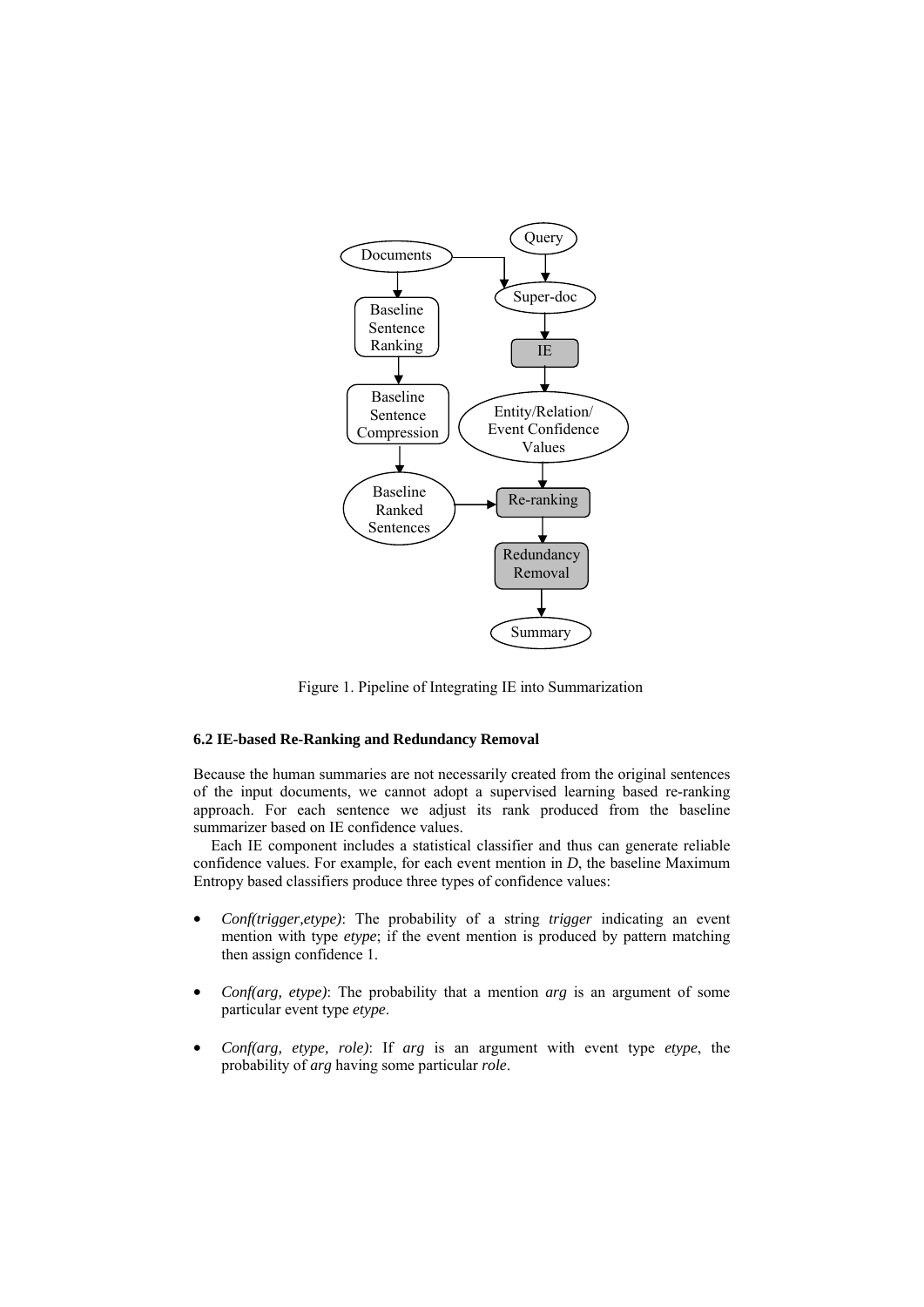For a given query *Q* and a collection of 10 documents *D* that includes *N* sentences, we generate a summary based on an integrated approach as follows. For any sentence *s* in *D*, we extract various confidence values in Table 1 and combine them to form the final IE confidence for *s*:

$$
c_{ie}(s) = \alpha_1 \times \sum_j c_1(s, e_j) + \alpha_2 \times \sum_k c_2(s, r_k) + \alpha_3 \times \sum_l c_3(s, e_l) + \alpha_4 \times \sum_m c_4(s, e_m)
$$

| Confidence             | Description                                                                                                                 |  |  |  |
|------------------------|-----------------------------------------------------------------------------------------------------------------------------|--|--|--|
| $c_1(s, e_i)$          | confidence of s including an entity $e_i$ relevant to Q<br>(coreferential)                                                  |  |  |  |
| $c_2(s,r_k)$           | confidence of s including a relation $r_k$ relevant to Q (relation<br>type and relation arguments match)                    |  |  |  |
| $c_3(s, ev_1)$         | confidence of s including an event mention $ev_k$ relevant to Q<br>(event type and event arguments match)                   |  |  |  |
| $c_4(s, e\nu coref_m)$ | confidence of s including a link $\textit{evcoref}_m$ between two<br>coreferential event mentions which are relevant to $Q$ |  |  |  |

Table 1. IE Confidence Values

Assuming the ranking confidence from the baseline summarizer is  $c_{\text{baseline}}(s)$ , then we can get the combined weight for *s*:

$$
W_{\text{summary}}(s) = \lambda_1 \times (c_{\text{baseline}}(s) / \sum_{i=1}^{N} c_{\text{baseline}}(s_i)) + \lambda_2 \times (c_{\text{ie}}(s) / \sum_{i=1}^{N} c_{\text{ie}}(s_i))
$$

We believe that incorporating these confidence values into a unified re-ranking model can provide a comprehensive representation of the concepts in the source collection of documents. Based on the combined weights, we select top sentences to form a summary according the number of words specified in the task. The parameters  $\alpha$  and  $\lambda$  are optimized from a development set. In order to achieve better readability (non-redundancy), we conduct a greedy search through the high-ranked sentences for redundancy removal. If all facts in a sentence pair  $\langle s_i, s_j \rangle$  are determined to be coreferential by our entity and event coreference resolvers, we remove the shorter one.

## **7 Experimental Results**

In this section we present the results of applying IE to improve TAC summarization.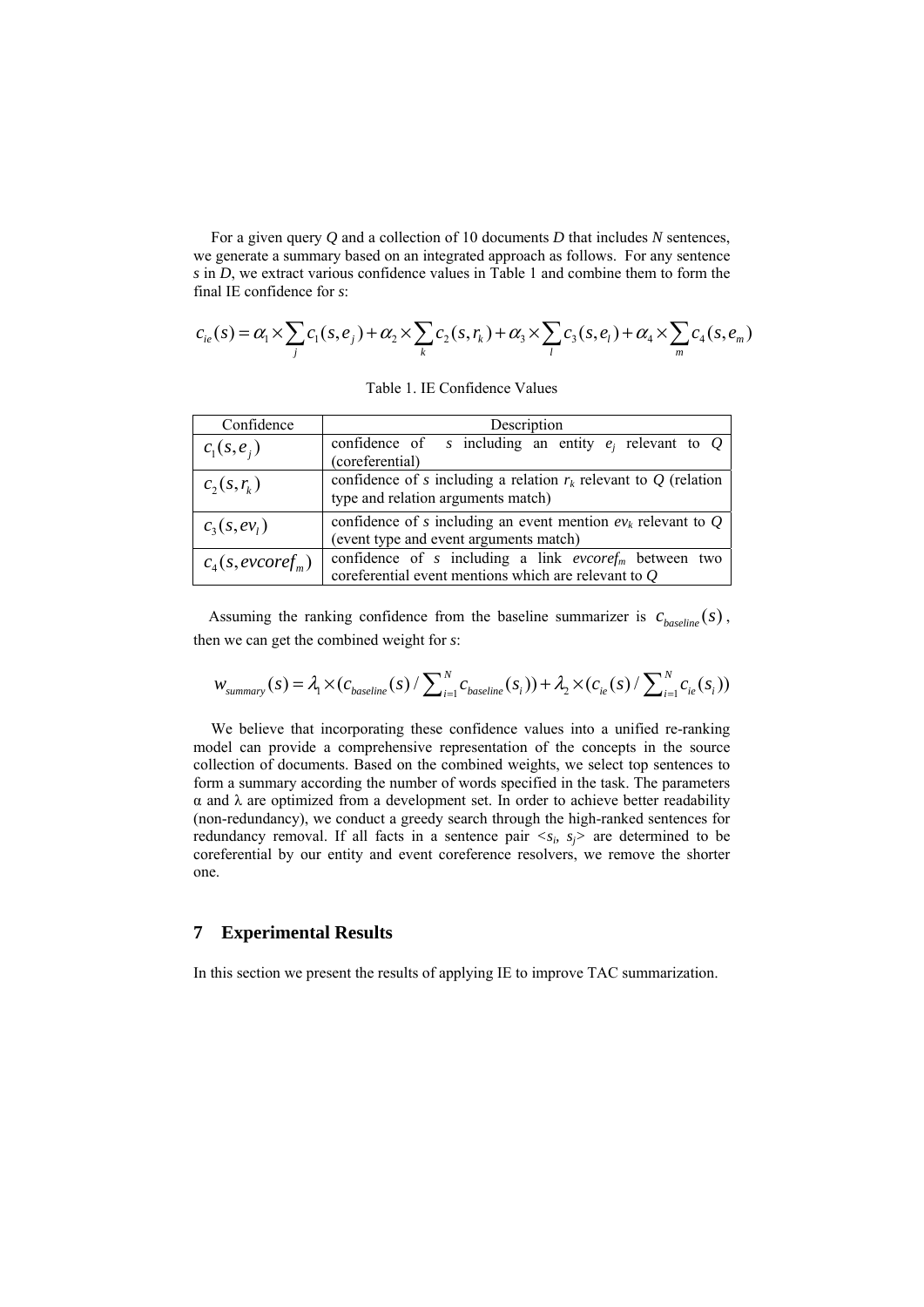#### **7.1 Data and Evaluation Metrics**

We randomly selected 30 topics from TAC 2008 and TAC 2009 summarization task as our development set to optimize parameters and another separate set of 31 topics as our blind test set. The summaries are evaluated automatically with ROUGE-2 and ROUGE-SU4 metrics ([13]). In order to focus more on evaluating the ordering of sentences and coherence across sentences, we extend the length restriction in TAC setting from 100 words to 20 sentences. We also asked 16 human subjects to manually evaluate summaries based on the TAC Responsiveness metric ([7]) consisting of Content and Readability/Fluency measures. In order to compare different methods extensively, we ask the annotators to give a real-value score between [1, 5] (1-Very Poor, 2-Poor, 3-Barely Acceptable, 4-Good, 5-Very Good).

### **7.2 ROUGE Scores**

The parameters  $\alpha$  and  $\lambda$  are optimized from a separate development set. We use the following optimized  $\alpha$  values:  $\alpha$ 1=1,  $\alpha$ 2=2,  $\alpha$ 3=3,  $\alpha$ 4=1. Figure 2 presents the effect on ROUGE-2/ROUGE-SU4 scores of varying the IE weight  $\lambda$ , from 0 (baseline summarizer) to 1 (using IE only).



Figure 2. Applying IE to Re-rank the Baseline with Sentence Compression

 We can see that our method achieved significant improvement on Recall. When we use  $\lambda = 0.7$ , which is also the best weight optimized from the development set, our methods achieved 7.38% relative ROUGE-2 gain. In order to check how robust our approach is, we conducted the Wilcoxon Matched-Pairs Signed-Ranks Test on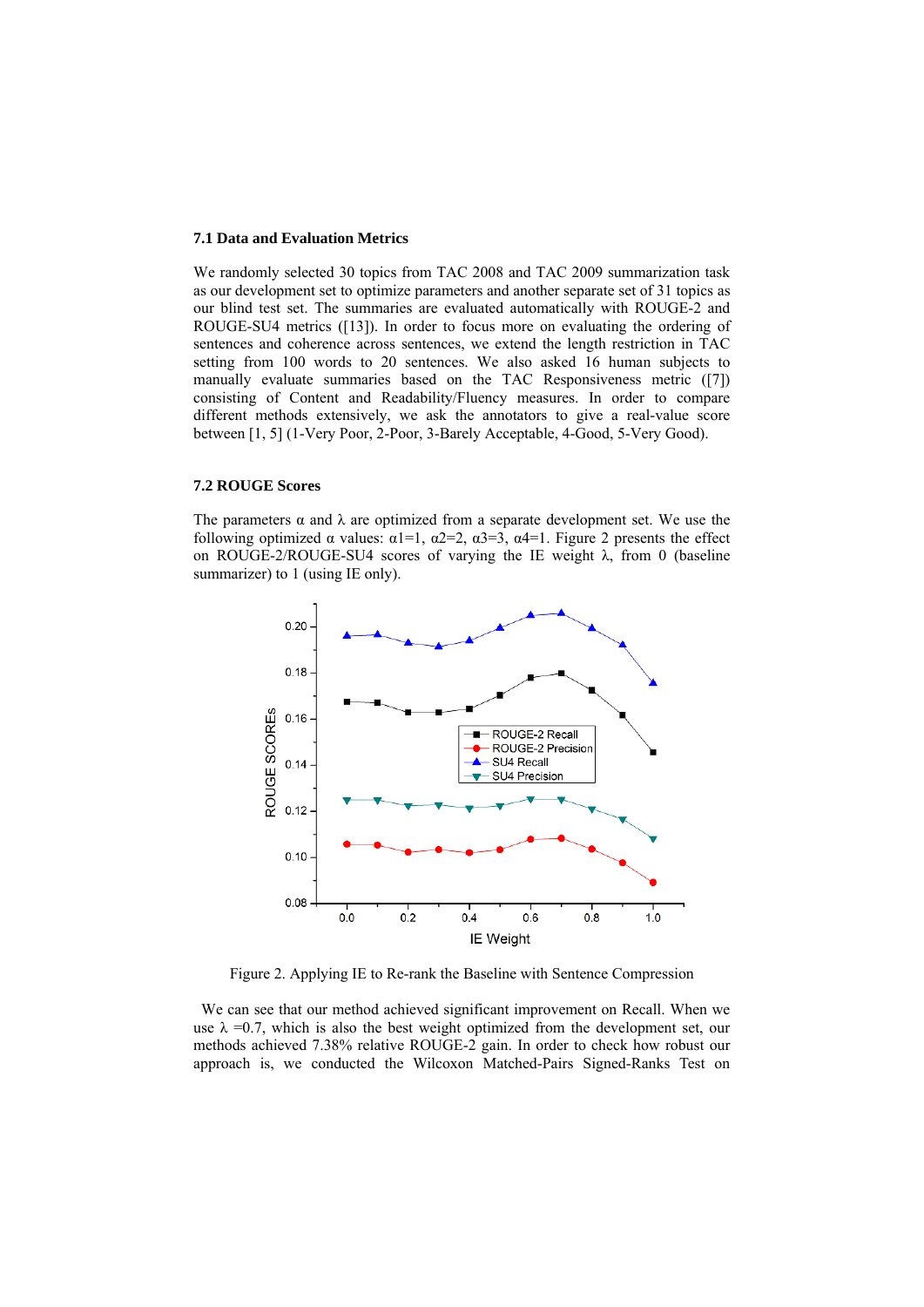ROUGE scores for these 31 topics. The results show that we can reject the hypothesis that the improvements were random at a 95.7% confidence level. From these curves we can also conclude that using IE results only  $(\lambda=1)$  for sentence ranking produced worse ROUGE scores than the baselines.

#### **7.3 TAC Responsiveness Scores**

Table 2 presents the average scores across all topics based on manual evaluation using TAC Responsiveness metrics.

| Method        | Content | Readability | Responsiveness |
|---------------|---------|-------------|----------------|
| Baseline      |         | 3.56        | 2 2 Q          |
| IE-Integrated | 3.89    | 3.67        | 3.61           |

Table 2. TAC Responsiveness Comparison

 Table 2 shows that our IE-integrated method received much better Content scores based on human assessment. For example, for the query "Provide details of the kidnapping of journalist Jill Carroll in Baghdad and the efforts to secure her release", the baseline summarizer received a score '2' because of mis-match between 'kidnapping' in the query and the 'arrest' events involving other person and place arguments in the source documents. In contrast, our method received a score '4', because of the effective integration of 'kidnap' event detection results to re-rank sentences. Furthermore, according to the user feedback, our method produced fewer redundant sentences for most topics.

#### **7.4 Discussion**

Error analysis shows that for 3 topics IE had negative impact because of incorrect event categorization for the queries, and missing/spurious extraction errors. For example, for the query "*BTK/Track the efforts to identify the serial killer BTK and bring him to justice.*", IE mistakenly recognized 'Justice' as the main event type while missed a more important event type 'Investigation' which was not defined in the 33 event types. In these and other cases, we could apply salience detection to assign weights to different facts types in the query. Nevertheless, as the above results indicate, the rewards of using the IE information outweigh the risks.

## **8 Related Work**

Our work is a re-visit on the idea of exploiting IE results to improve multi-document summarization proposed by Radev et al. ([2]) and White et al. ([3]). In ([2]), IE results such as entities and MUC events are combined with natural language generation techniques in summarization. White et al. ([3]) improved Radev et al.'s method by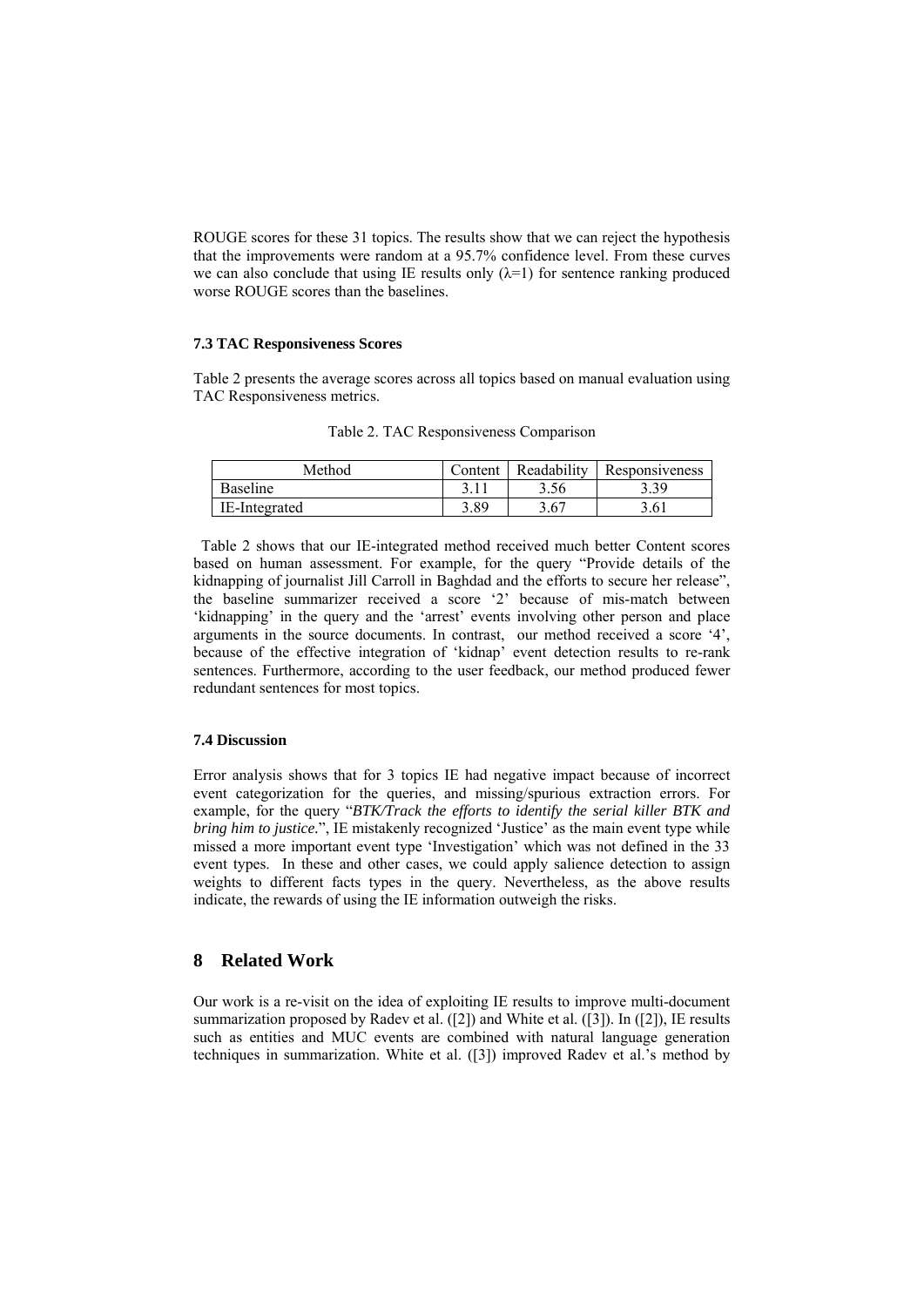summarizing larger input documents based on relevant content selection and sentence extraction. They also formally evaluated the performance of this idea. More recently, Filatova and Hatzivassiloglou ([14]) considered the contexts involving any pair of names as general 'events' and used them to improve extractive summarization. Vanderwende et al. ([15]) explored an event-centric approach and generated summaries based on extracting and merging portions of logical forms. Biadsy et al. ([16]) exploited entity and time facts extracted from IE to improve sentence extraction for biographical summaries. Hachey ([11]) used generic relations to improve extractive summarization and remove redundancy. Compared to these previous methods, we extend the usage of IE from single template to much more complete relation/event types. To the best of our knowledge our approach is the first work to use the information extracted from KBP project in summarization and apply event coreference resolution to remove summary redundancy.

In addition, our work is related to the summarization research that incorporates semantic role labeling (SRL) results (e.g. [12, 17]). SRL has a higher coverage on event categories than IE, while IE can provide additional annotations such as entity resolution and event resolution which are beneficial to summarization.

Our approach of selecting informative facts is also similar to defining Summarization Content Units (SCUs) in the Pyramid Approach ([18]) because both methods aim to maximize the coverage of logical 'concepts' in summaries..

# **9 Conclusion**

We investigated the once-popular IE-driven summarization approaches in a wider IE paradigm. We demonstrated that a simple re-ranking approach can achieve improvement over a high-performing extractive summarizer. We expect that as IE is further developed to achieve higher performance in wider domains, the summarization task can benefit more from extended semantic frames.

### **Acknowledgement**

This work was supported by the U.S. Army Research Laboratory under Cooperative Agreement Number W911NF-09-2-0053, the U.S. NSF CAREER Award under Grant IIS-0953149, Google, Inc., DARPA GALE Program, CUNY Research Enhancement Program, PSC-CUNY Research Program, Faculty Publication Program and GRTI Program. The views and conclusions contained in this document are those of the authors and should not be interpreted as representing the official policies, either expressed or implied, of the Army Research Laboratory or the U.S. Government. The U.S. Government is authorized to reproduce and distribute reprints for Government purposes notwithstanding any copyright notation here on.